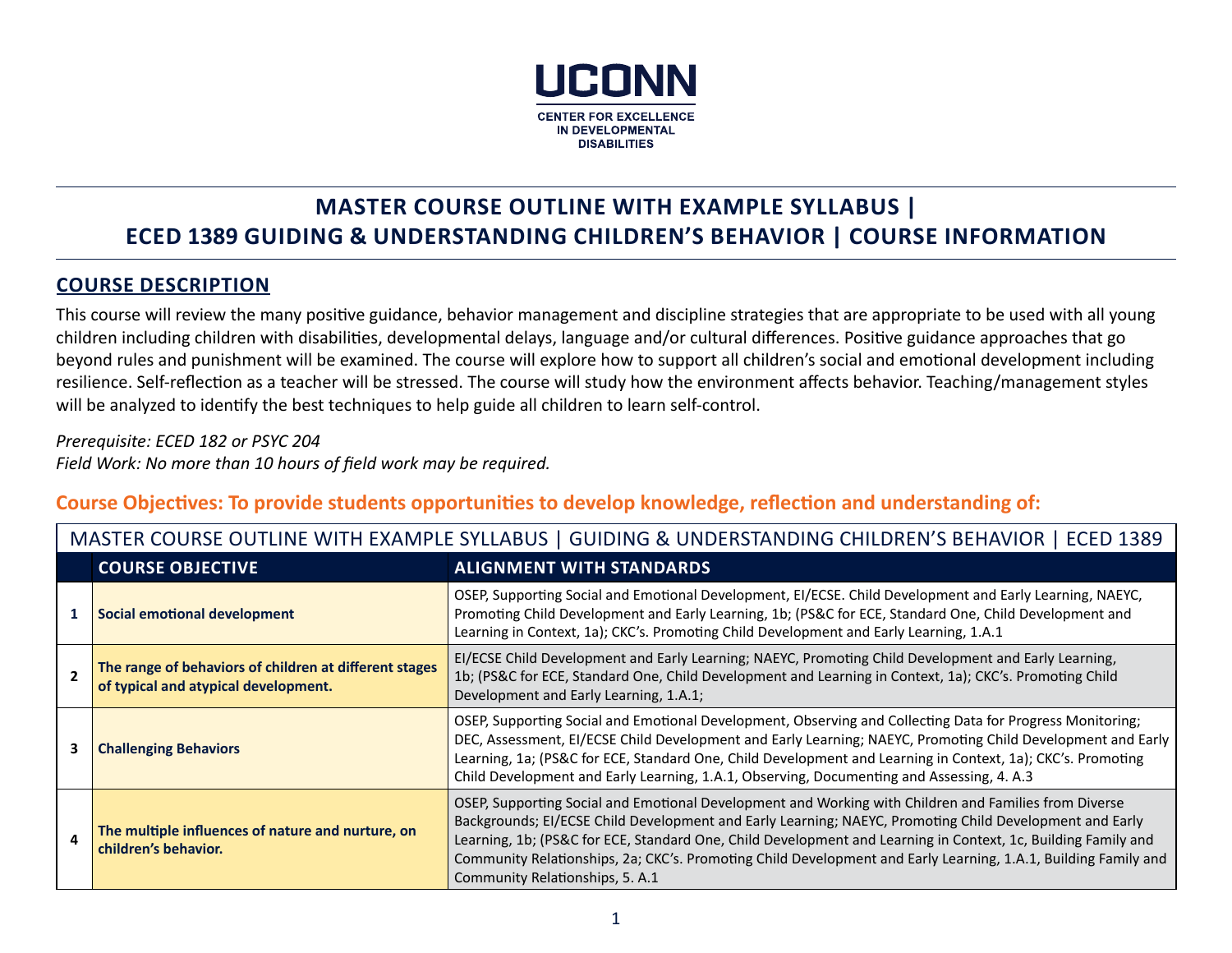| MASTER COURSE OUTLINE WITH EXAMPLE SYLLABUS   GUIDING & UNDERSTANDING CHILDREN'S BEHAVIOR   ECED 1389 |                                                                                                                                                                                |                                                                                                                                                                                                                                                                                                                                                                                                                                                                                                                                                                                                                                                                                                                                                                                      |  |  |
|-------------------------------------------------------------------------------------------------------|--------------------------------------------------------------------------------------------------------------------------------------------------------------------------------|--------------------------------------------------------------------------------------------------------------------------------------------------------------------------------------------------------------------------------------------------------------------------------------------------------------------------------------------------------------------------------------------------------------------------------------------------------------------------------------------------------------------------------------------------------------------------------------------------------------------------------------------------------------------------------------------------------------------------------------------------------------------------------------|--|--|
|                                                                                                       | <b>COURSE OBJECTIVE</b>                                                                                                                                                        | <b>ALIGNMENT WITH STANDARDS</b>                                                                                                                                                                                                                                                                                                                                                                                                                                                                                                                                                                                                                                                                                                                                                      |  |  |
| 5                                                                                                     | The influence of the learning environment on<br>children's behavior.                                                                                                           | OSEP, Intervention and Instruction, Working with Children and Families from Diverse Backgrounds; DEC,<br>Instruction, INS4, Interaction, INT2, Environments, E4; EI/ECSE, Using Responsive, Reciprocal Interactions,<br>Interventions and Instruction; NAEYC, Promoting Child Development and Early Learning, 1b, Observing,<br>Documenting and Assessing, 3d; Using Developmentally Appropriate Approaches, 4a (PS&C for ECE, Standard<br>One Child Development and Learning in Context, 1c, and Standard Four Developmentally, Culturally, and<br>Linguistically Appropriate Teaching Practices, 4a and 4b); CKC's, Using Developmentally Effective Approaches for<br>Facilitating Experiences, 2. A.2                                                                             |  |  |
| 6                                                                                                     | The importance of observation and recording<br>techniques to develop a behavior management plan.                                                                               | OSEP, Observing and Collecting Data for Progress Monitoring; DEC, Assessment A9; Environments, E4; EI/ECSE,<br>Assessment Process, Child Development and Early Learning; NAEYC, Observing, Documenting and Assessing, 3a;<br>(PS&C for ECE, and Standard Three, Child Observation, Documentation and Assessment, 3b); CKC's, Observing,<br>Documenting and Assessing, 4. A.3                                                                                                                                                                                                                                                                                                                                                                                                         |  |  |
| $\overline{\phantom{a}}$                                                                              | <b>Strategies for effectively responding to challenging</b><br>behaviors.                                                                                                      | OSEP, Intervention and Instruction, Working with Children and Families from Diverse Backgrounds, Transitions,<br>Supporting social and Emotional Developments, Collaborating; DEC, Instruction, INS4, Family, F1, Transitions, TR2,<br>Teaming and Collaboration, TC2; EI/ECSE Using Responsive, Reciprocal Interactions, Interventions and Instruction,<br>Child Development and Early Learning, Interactions, Interventions and Instruction, Collaborations and Teaming;<br>NAEYC,; Standard Four, Using Developmentally Effective Approaches, 4a,4b, 4c. and 4d, (PS&C for ECE, Standard<br>Four, Developmentally, Culturally, and Linguistically Appropriate Teaching Practices, 4a, 4b and 4c); CKC's. Using<br>Developmentally Approaches for Facilitating Experiences, 2. A.2 |  |  |
| 8                                                                                                     | Working with families to support pro social behaviors<br>for all children including those with disabilities,<br>developmental delays, language and/or cultural<br>differences. | OSEP, Working with Children and Families from Diverse Backgrounds; DEC, Family, F1 and F6; El/ECSE, Partnering<br>with Families; NAEYC, 1b, Building Family and Community Relationships, 2a and 2b; (PS&C for ECE Standard Two,<br>Family Teacher Partnerships and Community Connections, 2a and 2b); CKC's Building Family and Community<br>Relationships, 5.A.1, and 5.A.2                                                                                                                                                                                                                                                                                                                                                                                                         |  |  |
| q                                                                                                     | The range of resources and interventions regarding<br>challenging behaviors.                                                                                                   | OSEP, Collaborating: DEC, Teaming and collaboration, TC2; EI/ECSE, Collaboration and Teaming; NAEYC, Standard<br>Six, Becoming a Professional, 6e; (PS&C for ECE Standard Six, Professionalism as an Early Childhood Educator, 6a<br>and 6c); CKC's Promoting child Development and Early Learning, 1.B.3                                                                                                                                                                                                                                                                                                                                                                                                                                                                            |  |  |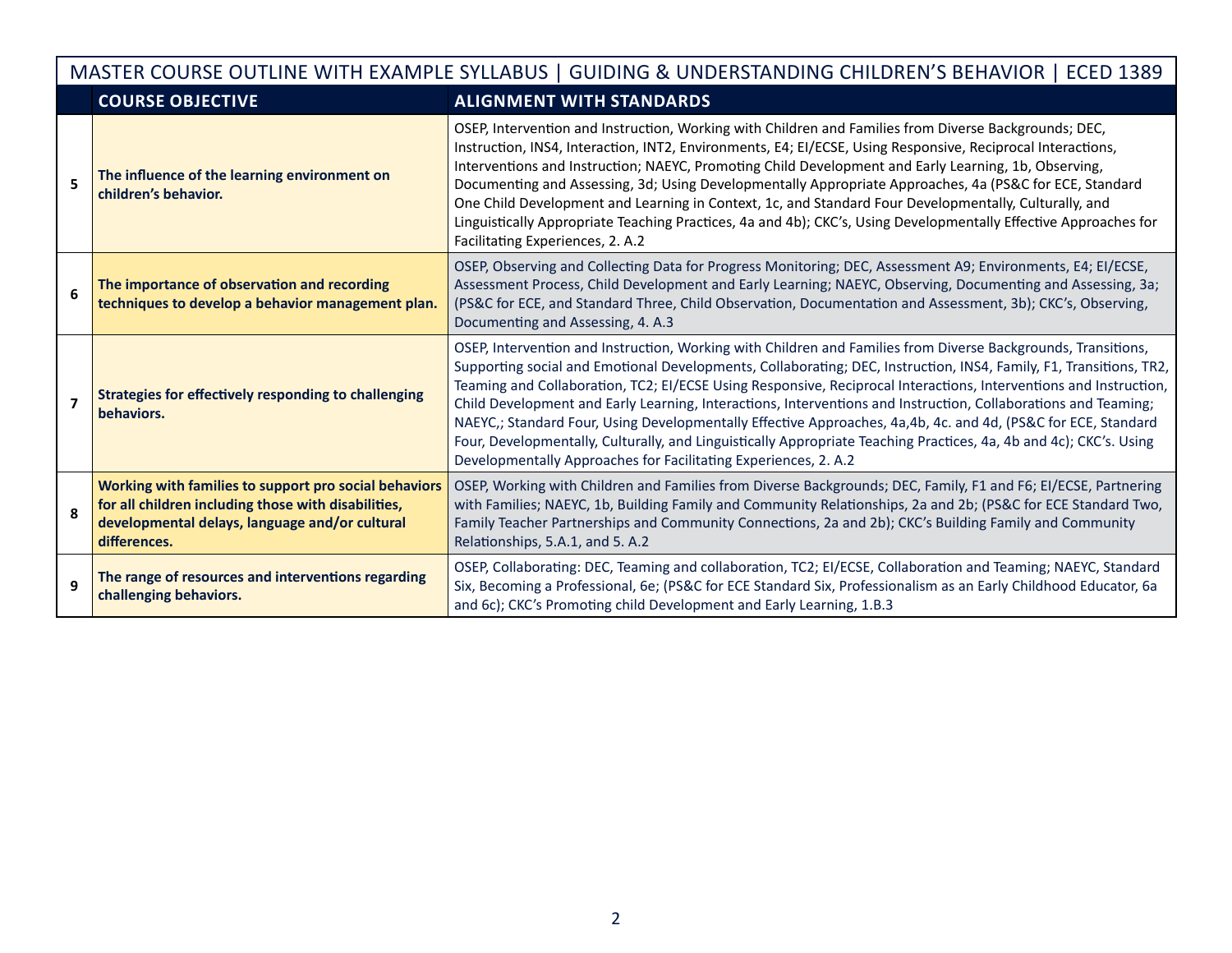# **Student Outcomes: Upon completion of this course, students will be able to:**

|                         | MASTER COURSE OUTLINE WITH EXAMPLE SYLLABUS   GUIDING & UNDERSTANDING CHILDREN'S BEHAVIOR   ECED 1389                                                                                                       |                                                                                                                                                                                                                                                                                                                                                                                                                                                                                                                                                                                                                                                                                                                                                                                      |  |  |  |
|-------------------------|-------------------------------------------------------------------------------------------------------------------------------------------------------------------------------------------------------------|--------------------------------------------------------------------------------------------------------------------------------------------------------------------------------------------------------------------------------------------------------------------------------------------------------------------------------------------------------------------------------------------------------------------------------------------------------------------------------------------------------------------------------------------------------------------------------------------------------------------------------------------------------------------------------------------------------------------------------------------------------------------------------------|--|--|--|
|                         | <b>STUDENT OUTCOMES</b>                                                                                                                                                                                     | <b>ALIGNMENT WITH STANDARDS</b>                                                                                                                                                                                                                                                                                                                                                                                                                                                                                                                                                                                                                                                                                                                                                      |  |  |  |
| $\mathbf{1}$            | <b>Identify Social emotional development in all young</b><br>children.                                                                                                                                      | OSEP, Supporting Social and Emotional Development, EI/ECSE. Child Development and Early Learning, NAEYC,<br>Promoting Child Development and Early Learning, 1b; (PS&C for ECE, Standard One, Child Development and<br>Learning in Context, 1a); CKC's. Promoting Child Development and Early Learning, 1.A.1                                                                                                                                                                                                                                                                                                                                                                                                                                                                         |  |  |  |
| $\mathbf{2}$            | Describe the range of behaviors of children at<br>different stages of development.                                                                                                                          | EI/ECSE Child Development and Early Learning; NAEYC, Promoting Child Development and Early Learning,<br>1b; (PS&C for ECE, Standard One, Child Development and Learning in Context, 1a); CKC's. Promoting Child<br>Development and Early Learning, 1.A.1;                                                                                                                                                                                                                                                                                                                                                                                                                                                                                                                            |  |  |  |
| $\overline{\mathbf{3}}$ | Discriminate between typical and atypical<br><b>Challenging Behaviors</b>                                                                                                                                   | OSEP, Supporting Social and Emotional Development, Observing and Collecting Data for Progress Monitoring;<br>DEC, Assessment, EI/ECSE Child Development and Early Learning; NAEYC, Promoting Child Development and Early<br>Learning, 1a; (PS&C for ECE, Standard One, Child Development and Learning in Context, 1a); CKC's. Promoting<br>Child Development and Early Learning, 1.A.1, Observing, Documenting and Assessing, 4. A.3                                                                                                                                                                                                                                                                                                                                                 |  |  |  |
| 4                       | Evaluate the multiple influences of nature and<br>nurture that might affect the behavior of a child<br>including children with disabilities, developmental<br>delays, language and/or cultural differences. | OSEP, Supporting Social and Emotional Development and Working with Children and Families from Diverse<br>Backgrounds; EI/ECSE Child Development and Early Learning; NAEYC, Promoting Child Development and Early<br>Learning, 1b; (PS&C for ECE, Standard One, Child Development and Learning in Context, 1c, Building Family and<br>Community Relationships, 2a; CKC's. Promoting Child Development and Early Learning, 1.A.1, Building Family and<br>Community Relationships, 5. A.1                                                                                                                                                                                                                                                                                               |  |  |  |
| 5                       | Evaluate all aspects of the learning environment to<br>determine its effect on children's behavior.                                                                                                         | OSEP, Intervention and Instruction, Working with Children and Families from Diverse Backgrounds; DEC,<br>Instruction, INS4, Interaction, INT2, Environments, E4; EI/ECSE, Using Responsive, Reciprocal Interactions,<br>Interventions and Instruction; NAEYC, Promoting Child Development and Early Learning, 1b, Observing,<br>Documenting and Assessing, 3d; Using Developmentally Appropriate Approaches, 4a (PS&C for ECE, Standard<br>One Child Development and Learning in Context, 1c, and Standard Four Developmentally, Culturally, and<br>Linguistically Appropriate Teaching Practices, 4a and 4b); CKC's, Using Developmentally Effective Approaches for<br>Facilitating Experiences, 2. A.2                                                                             |  |  |  |
| 6                       | Develop a behavior management plan by using<br>appropriate observation and recording techniques.                                                                                                            | OSEP, Observing and Collecting Data for Progress Monitoring; DEC, Assessment A9; Environments, E4; EI/ECSE,<br>Assessment Process, Child Development and Early Learning; NAEYC, Observing, Documenting and Assessing, 3a;<br>(PS&C for ECE, and Standard Three, Child Observation, Documentation and Assessment, 3b); CKC's, Observing,<br>Documenting and Assessing, 4. A.3                                                                                                                                                                                                                                                                                                                                                                                                         |  |  |  |
| $\overline{7}$          | Choose appropriate strategies for effectively<br>responding to challenging behaviors                                                                                                                        | OSEP, Intervention and Instruction, Working with Children and Families from Diverse Backgrounds, Transitions,<br>Supporting social and Emotional Developments, Collaborating; DEC, Instruction, INS4, Family, F1, Transitions, TR2,<br>Teaming and Collaboration, TC2; EI/ECSE Using Responsive, Reciprocal Interactions, Interventions and Instruction,<br>Child Development and Early Learning, Interactions, Interventions and Instruction, Collaborations and Teaming;<br>NAEYC,; Standard Four, Using Developmentally Effective Approaches, 4a,4b, 4c. and 4d, (PS&C for ECE, Standard<br>Four, Developmentally, Culturally, and Linguistically Appropriate Teaching Practices, 4a, 4b and 4c); CKC's. Using<br>Developmentally Approaches for Facilitating Experiences, 2. A.2 |  |  |  |
| 8                       | Develop a plan for working with families to support<br>pro social behaviors for all children including those<br>with disabilities, developmental delays, language<br>and/or cultural differences.           | OSEP, Working with Children and Families from Diverse Backgrounds; DEC, Family, F1 and F6; EI/ECSE, Partnering<br>with Families; NAEYC, 1b, Building Family and Community Relationships, 2a and 2b; (PS&C for ECE Standard Two,<br>Family Teacher Partnerships and Community Connections, 2a and 2b); CKC's Building Family and Community<br>Relationships, 5.A.1, and 5.A.2                                                                                                                                                                                                                                                                                                                                                                                                         |  |  |  |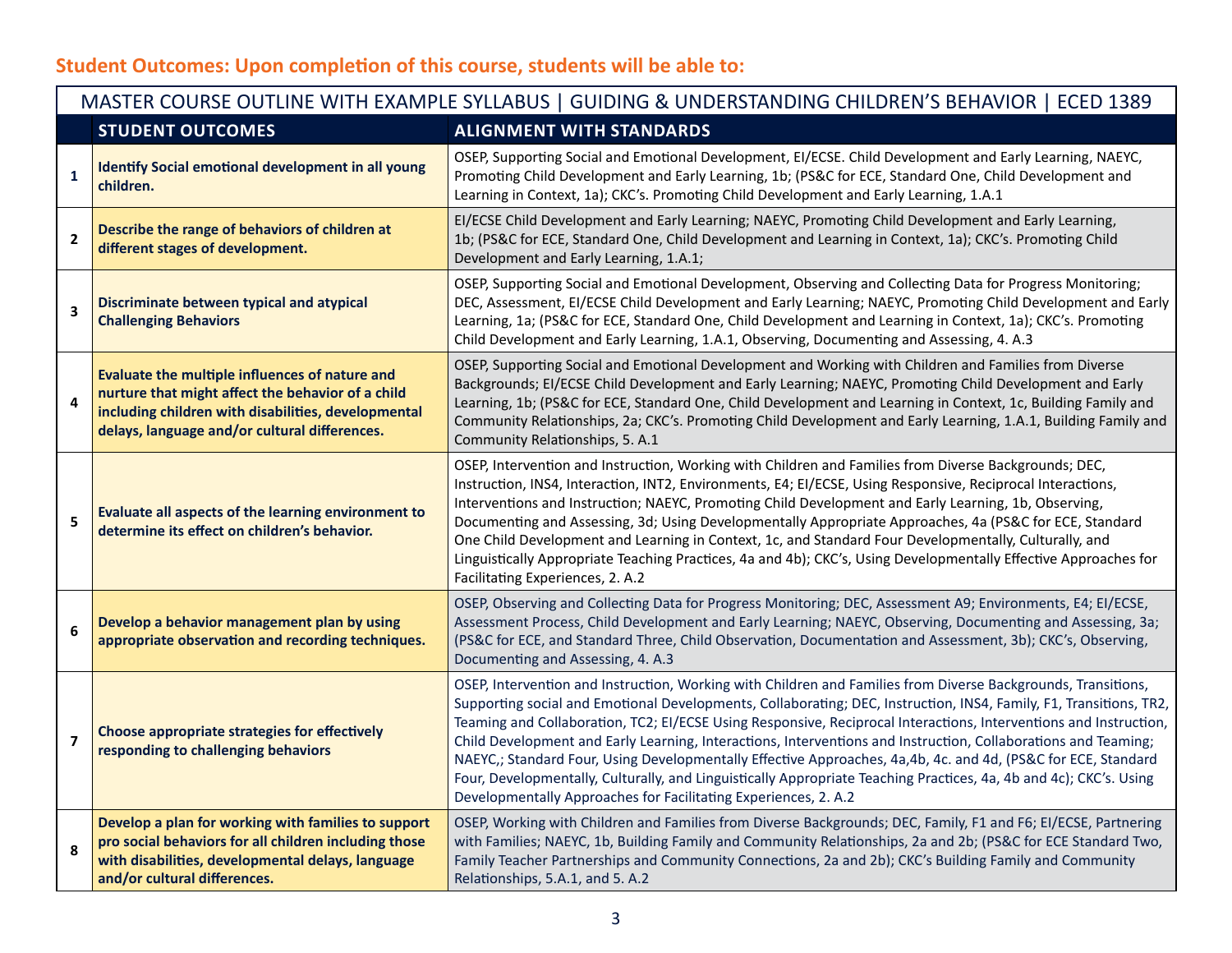|    | MASTER COURSE OUTLINE WITH EXAMPLE SYLLABUS   GUIDING & UNDERSTANDING CHILDREN'S BEHAVIOR   ECED 1389                                                  |                                                                                                                                                                                                                                                                                                           |  |  |
|----|--------------------------------------------------------------------------------------------------------------------------------------------------------|-----------------------------------------------------------------------------------------------------------------------------------------------------------------------------------------------------------------------------------------------------------------------------------------------------------|--|--|
|    | <b>STUDENT OUTCOMES</b>                                                                                                                                | <b>ALIGNMENT WITH STANDARDS</b>                                                                                                                                                                                                                                                                           |  |  |
| 9. | Create a list of community and web-based resources<br>and interventions regarding challenging behaviors to<br>support teachers, families and children. | OSEP, Collaborating: DEC, Teaming and collaboration, TC2; EI/ECSE, Collaboration and Teaming; NAEYC, Standard<br>Six, Becoming a Professional, 6e; (PS&C for ECE Standard Six, Professionalism as an Early Childhood Educator, 6a<br>and 6c); CKC's Promoting child Development and Early Learning, 1.B.3 |  |  |

### **Course Content:**

|                | MASTER COURSE OUTLINE WITH EXAMPLE SYLLABUS   GUIDING & UNDERSTANDING CHILDREN'S BEHAVIOR   ECED 1389                                                                                                                                                                                                                                                                                                                                                                                                                                                                                                                                                                                                                                                                                                  |                                                                                                                                                                                                                                                                                                                                                                                                                                                                                         |  |  |
|----------------|--------------------------------------------------------------------------------------------------------------------------------------------------------------------------------------------------------------------------------------------------------------------------------------------------------------------------------------------------------------------------------------------------------------------------------------------------------------------------------------------------------------------------------------------------------------------------------------------------------------------------------------------------------------------------------------------------------------------------------------------------------------------------------------------------------|-----------------------------------------------------------------------------------------------------------------------------------------------------------------------------------------------------------------------------------------------------------------------------------------------------------------------------------------------------------------------------------------------------------------------------------------------------------------------------------------|--|--|
|                | <b>COURSE CONTENT</b>                                                                                                                                                                                                                                                                                                                                                                                                                                                                                                                                                                                                                                                                                                                                                                                  | <b>ALIGNMENT WITH STANDARDS</b>                                                                                                                                                                                                                                                                                                                                                                                                                                                         |  |  |
| $\mathbf{1}$   | <b>Social emotional development</b>                                                                                                                                                                                                                                                                                                                                                                                                                                                                                                                                                                                                                                                                                                                                                                    | OSEP, Supporting Social and Emotional Development, EI/ECSE. Child Development and Early Learning, NAEYC,<br>Promoting Child Development and Early Learning, 1b; (PS&C for ECE, Standard One, Child Development and<br>Learning in Context, 1a); CKC's. Promoting Child Development and Early Learning, 1.A.1                                                                                                                                                                            |  |  |
| $\overline{2}$ | The range of behaviors of children at different stages<br>of development                                                                                                                                                                                                                                                                                                                                                                                                                                                                                                                                                                                                                                                                                                                               | EI/ECSE Child Development and Early Learning; NAEYC, Promoting Child Development and Early Learning,<br>1b; (PS&C for ECE, Standard One, Child Development and Learning in Context, 1a); CKC's. Promoting Child<br>Development and Early Learning, 1.A.1;                                                                                                                                                                                                                               |  |  |
| 3              | <b>Typical and atypical Challenging Behaviors</b>                                                                                                                                                                                                                                                                                                                                                                                                                                                                                                                                                                                                                                                                                                                                                      | OSEP, Supporting Social and Emotional Development, Observing and Collecting Data for Progress Monitoring;<br>DEC, Assessment, EI/ECSE Child Development and Early Learning; NAEYC, Promoting Child Development and Early<br>Learning, 1a; (PS&C for ECE, Standard One, Child Development and Learning in Context, 1a); CKC's. Promoting<br>Child Development and Early Learning, 1.A.1, Observing, Documenting and Assessing, 4. A.3                                                    |  |  |
| 4              | The multiple influences of nature and nurture that<br>might affect the behavior of a child including children<br>with disabilities, developmental delays, language<br>and/or cultural differences.                                                                                                                                                                                                                                                                                                                                                                                                                                                                                                                                                                                                     | OSEP, Supporting Social and Emotional Development and Working with Children and Families from Diverse<br>Backgrounds; EI/ECSE Child Development and Early Learning; NAEYC, Promoting Child Development and Early<br>Learning, 1b; (PS&C for ECE, Standard One, Child Development and Learning in Context, 1c, Building Family and<br>Community Relationships, 2a); CKC's. Promoting Child Development and Early Learning, 1.A.1, Building Family<br>and Community Relationships, 5. A.1 |  |  |
| 5              | OSEP, Intervention and Instruction, Working with Children and Families from Diverse Backgrounds; DEC,<br>Instruction, INS4, Interaction, INT2, Environments, E4; EI/ECSE, Using Responsive, Reciprocal Interactions,<br>Interventions and Instruction; NAEYC, Promoting Child Development and Early Learning, 1b, Observing,<br>All aspects of the learning environment to determine<br>Documenting and Assessing, 3d; Using Developmentally Appropriate Approaches, 4a (PS&C for ECE, Standard<br>its effect on children's behavior.<br>One Child Development and Learning in Context, 1c, and Standard Four Developmentally, Culturally, and<br>Linguistically Appropriate Teaching Practices, 4a and 4b); CKC's, Using Developmentally Effective Approaches for<br>Facilitating Experiences, 2. A.2 |                                                                                                                                                                                                                                                                                                                                                                                                                                                                                         |  |  |
| 6              | Development of a behavior management plan by<br>using appropriate observation and recording<br>techniques.                                                                                                                                                                                                                                                                                                                                                                                                                                                                                                                                                                                                                                                                                             | OSEP, Observing and Collecting Data for Progress Monitoring; DEC, Assessment A9; Environments, E4; EI/ECSE,<br>Assessment Process, Child Development and Early Learning; NAEYC, Observing, Documenting and Assessing, 3a;<br>(PS&C for ECE, and Standard Three, Child Observation, Documentation and Assessment, 3b); CKC's, Observing,<br>Documenting and Assessing, 4. A.3                                                                                                            |  |  |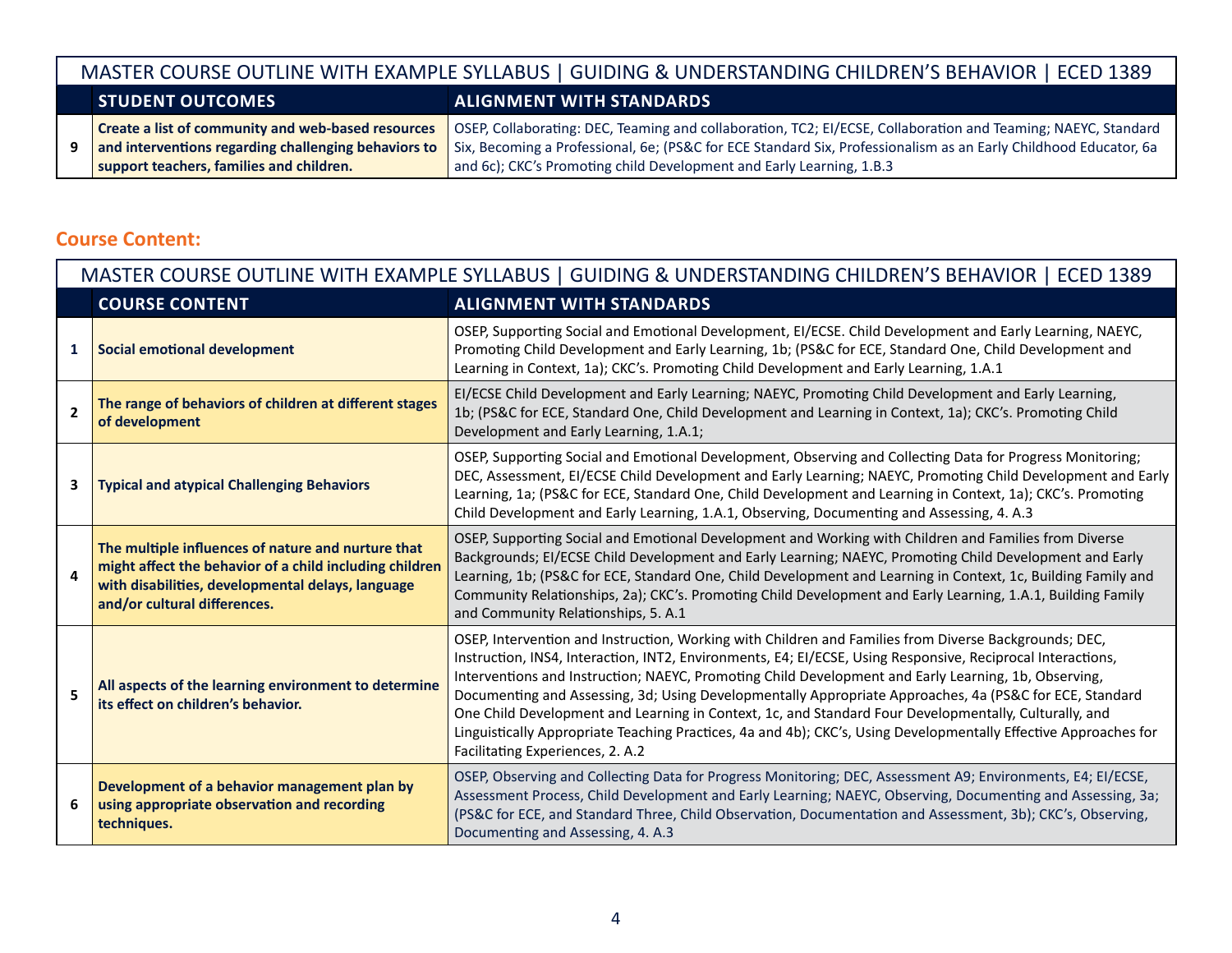| MASTER COURSE OUTLINE WITH EXAMPLE SYLLABUS   GUIDING & UNDERSTANDING CHILDREN'S BEHAVIOR   ECED 1389 |                                                                                                                                                                                |                                                                                                                                                                                                                                                                                                                                                                                                                                                                                                                                                                                                                                                                                                                                                                                      |  |  |
|-------------------------------------------------------------------------------------------------------|--------------------------------------------------------------------------------------------------------------------------------------------------------------------------------|--------------------------------------------------------------------------------------------------------------------------------------------------------------------------------------------------------------------------------------------------------------------------------------------------------------------------------------------------------------------------------------------------------------------------------------------------------------------------------------------------------------------------------------------------------------------------------------------------------------------------------------------------------------------------------------------------------------------------------------------------------------------------------------|--|--|
|                                                                                                       | <b>COURSE CONTENT</b>                                                                                                                                                          | <b>ALIGNMENT WITH STANDARDS</b>                                                                                                                                                                                                                                                                                                                                                                                                                                                                                                                                                                                                                                                                                                                                                      |  |  |
|                                                                                                       | Appropriate strategies for effectively responding to<br>challenging behaviors                                                                                                  | OSEP, Intervention and Instruction, Working with Children and Families from Diverse Backgrounds, Transitions,<br>Supporting social and Emotional Developments, Collaborating; DEC, Instruction, INS4, Family, F1, Transitions, TR2,<br>Teaming and Collaboration, TC2; EI/ECSE Using Responsive, Reciprocal Interactions, Interventions and Instruction,<br>Child Development and Early Learning, Interactions, Interventions and Instruction, Collaborations and Teaming;<br>NAEYC,; Standard Four, Using Developmentally Effective Approaches, 4a,4b, 4c. and 4d, (PS&C for ECE, Standard<br>Four, Developmentally, Culturally, and Linguistically Appropriate Teaching Practices, 4a, 4b and 4c); CKC's. Using<br>Developmentally Approaches for Facilitating Experiences, 2. A.2 |  |  |
| $\mathbf{R}$                                                                                          | Working with families to support pro social behaviors<br>for all children including those with disabilities,<br>developmental delays, language and/or cultural<br>differences. | OSEP, Working with Children and Families from Diverse Backgrounds; DEC, Family, F1 and F6; EI/ECSE, Partnering<br>with Families; NAEYC, 1b, Building Family and Community Relationships, 2a and 2b; (PS&C for ECE Standard Two,<br>Family Teacher Partnerships and Community Connections, 2a and 2b); CKC's Building Family and Community<br>Relationships, 5.A.1, and 5. A.2                                                                                                                                                                                                                                                                                                                                                                                                        |  |  |
| 9                                                                                                     | <b>Community and web-based resources and</b><br>interventions regarding challenging behaviors<br>available to support teachers, families, and children.                        | OSEP, Collaborating: DEC, Teaming and collaboration, TC2; EI/ECSE, Collaboration and Teaming; NAEYC, Standard<br>Six, Becoming a Professional, 6e; (PS&C for ECE Standard Six, Professionalism as an Early Childhood Educator, 6a<br>and 6c); CKC's Promoting child Development and Early Learning, 1.B.3                                                                                                                                                                                                                                                                                                                                                                                                                                                                            |  |  |

# **STANDARDS**

CT State Core Knowledge and Competencies (CKC)

Division of Early Childhood of the Council for Exceptional Children (DEC)

Early Intervention/Early Childhood Special Education (EI/ECSE)

National Association for the Education of Young Children (NAEYC)

Office of Special Education Programs (OSEP)

Professional Standards and Competencies for Early Childhood Educators (Power to the Profession (P2P) Standards)

# **KEY EXPERIENCES**

- 1. (CO 1,2,3) Through actual and virtual observations identify typical and atypical social and emotional behaviors of children at different stages of development.
- 2. (CO 4) Discuss and describe the multiple influences of nature and nurture that might affect the behavior of a child including children with disabilities, developmental delays, language and/or cultural differences. This includes but is not limited to, trauma, family dynamics, genetic conditions, health and nutrition, etc.
- 3. (CO 5) Observe and analyze social context and physical environment aspects that reinforce or prevent challenging behaviors.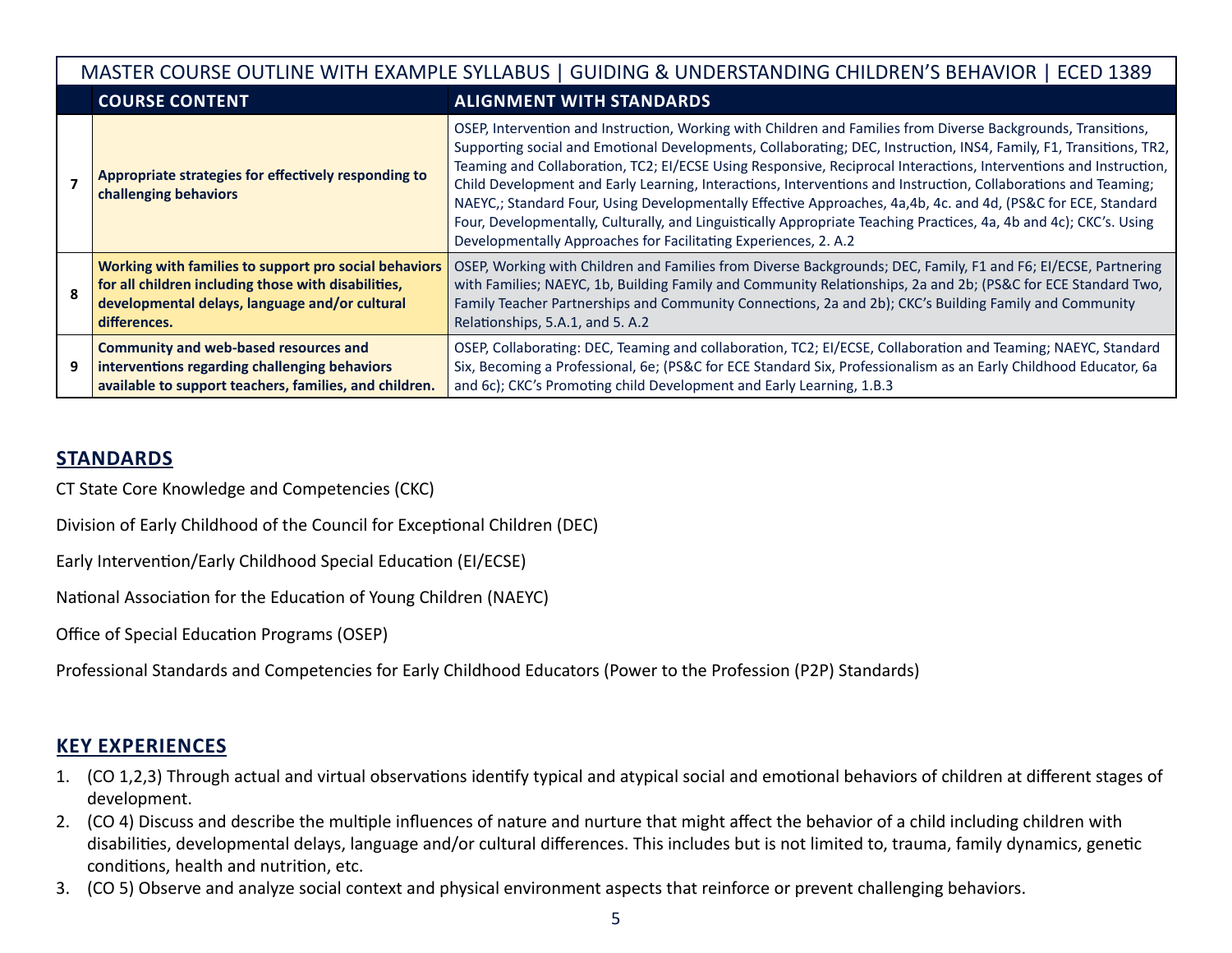- 4. (CO 6, 7,8) Develop a Behavioral Plan based on a Functional Behavioral Assessment including a family component to work with families to support prosocial behaviors.
- 5. (CO 7) Connect knowledge and strategies from the Pyramid Model to support positive guidance.
- 6. (CO 9) Create a list of community and web-based resources and interventions regarding challenging behaviors to support teachers, families and children.
- 7. (CO 3,4 or 7) A presentation regarding, one of the key components of this course with specific attention to the multiple influences of nature and nurture that might affect the behavior of a child including children with a disability, developmental delay, language and/or cultural differences.

# **RESOURCES**



#### **Articles**

• Helping young Children Who Have Experienced Trauma: Policies and Strategies for Early Care and Education *<https://www.childtrends.org/wp-content/uploads/2017/04/2017-19ECETrauma.pdf>*

#### **Books**

- Koplow, Leslie, 2007, Unsmiling Faces: How Preschools Can Heal, 2nd edition, Teacher's College Press
- Rile, San Juan, Klinkner, Ramminger, 2008, Social & Emotional Development, Connecting Science and Practice in Early Childhood Settings, Red Leaf Press,NAEYC.

#### **Websites**

- 1Ct. Office of Early Childhood ELDS *<https://www.ctoec.org/connecticut-early-learning-and-development-standards-ct-elds/ct-elds-forms-and-documents/> <https://www.ctoec.org/wp-content/uploads/2020/01/CT-ELDS-Supplement-Diverse-Learners.pdf>*
- Center on the Developing Child, Harvard University *<https://developingchild.harvard.edu/resourcetag/brain-architecture/>*
- National Center for Pyramid Model Innovations *<https://challengingbehavior.cbcs.usf.edu/>*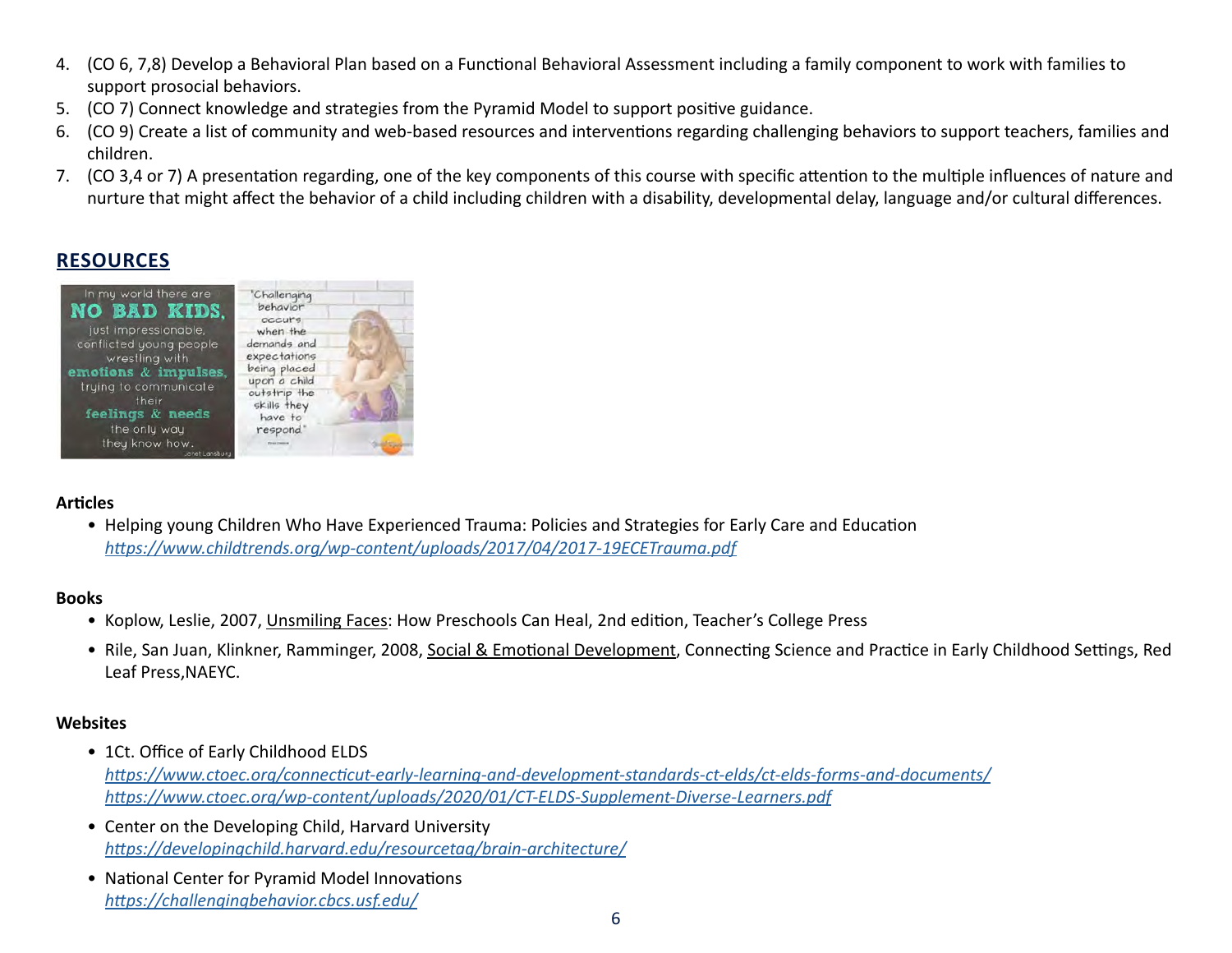- Ages and Stages Questionnaire for Social Emotional Development *<https://media.lanecc.edu/users/howardc/PTA204L/NeuroRehab%20Handouts/Ages%20and%20Stages%20Questionnaires%20ASQSE.PDF>*
- Center on the Social and Emotional Foundations for Early Learning (CSEFEL) *[www.vanderbilt.edu/csefel](http://www.vanderbilt.edu/csefel)*
- Classroom Visuals and Supports *<https://eclkc.ohs.acf.hhs.gov/children-disabilities/article/classroom-visuals-supports>*
- Guide to the Domains with strategies for all children, those with special needs and DLL's *[http://www.ct.gov/oec/lib/oec/GuideToDomainsMar23\\_2016Final.pdf](http://www.ct.gov/oec/lib/oec/GuideToDomainsMar23_2016Final.pdf)*
- Devereux Center for Resilient Children *<https://centerforresilientchildren.org/home/about-resilience/>*
- Adverse Child Experiences- CDC *<https://www.cdc.gov/violenceprevention/aces/riskprotectivefactors.html>*

#### **Videos**

- Video regarding Challenging Behaviors from Zero To Three (Strategies) *<https://www.zerotothree.org/espanol/challenging-behaviors>* Includes links to other videos, podcasts, and articles on Challenging Behaviors, many of which are in both Spanish and English. Although they are often addressing parents, there is a lot of valuable content for in-service and preservice teachers.
- Video from Eastern CT State University Understanding Challenging Behaviors (potential causes of challenging behaviors) *<https://www.youtube.com/watch?v=acAJsiEKxzg>*
- Special Education Classroom Behavior Management Classroom Tour (Environment, K-2) *<https://www.youtube.com/watch?v=9fLCCliOCjI>*
- The Pyramid Model (videos and more) *<https://challengingbehavior.cbcs.usf.edu/index.html>*
- Equity in ECE *<https://www.youtube.com/watch?v=eA41uANjDAY>*

#### **Podcasts**

• How Emotional Development Unfolds Starting At Birth *<https://www.zerotothree.org/resources/276-how-emotional-development-unfolds-starting-at-birth>*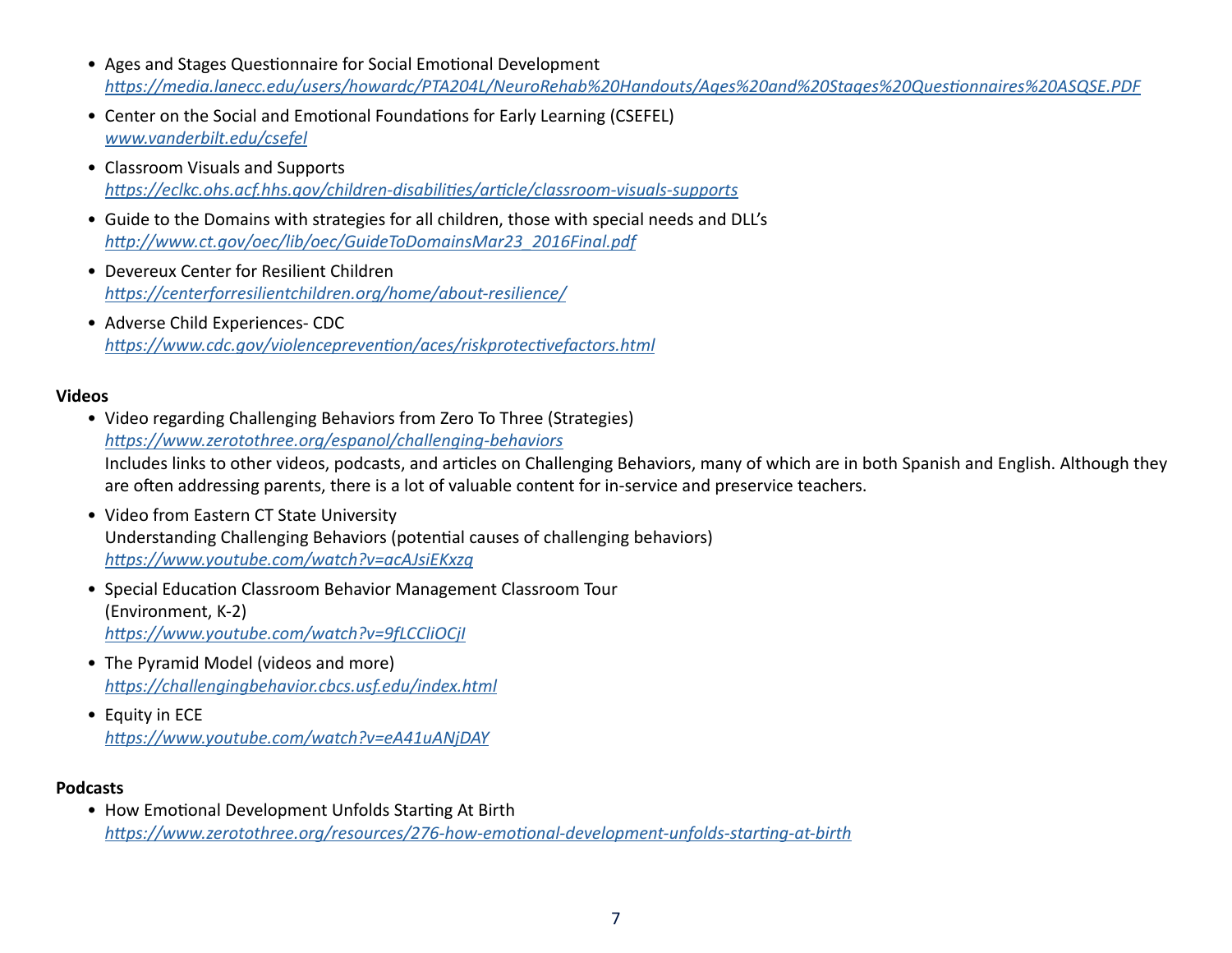#### **Articles**

• OSEP, IDEAS That Work

Functional Behavioral Assessment and Positive Interventions: What Parents Need to Know *<https://osepideasthatwork.org/node/123>*

- DEC Position Statement on Challenging Behaviors *<https://www.decdocs.org/executive-summary-challenging-behav>*
- Article Reducing Challenging Behaviors during Transitions *https://www.naeyc.org/resources/pubs/yc/sep2018/reducing-challenging-behaviors-during-transitions*
- Center for Evidence-based Practice: Young Children with Challenging Behaviors *[https://challengingbehavior.cbcs.usf.edu/docs/RecommendedPractices\\_preventing-challenging-behavior.pdf](https://challengingbehavior.cbcs.usf.edu/docs/RecommendedPractices_preventing-challenging-behavior.pdf)*
- Teaching Strategies brief article with some specific strategies for avoiding some challenging behaviors. *<https://teachingstrategies.com/blog/how-deal-challenging-behaviors-classroom/>*
- NAEYC

*<https://www.naeyc.org/resources/topics/guidance-and-challenging-behaviors>* Multiple links to articles, blogs, books concerning challenging behaviors

#### **Children's Books**

- When Sophie Gets Really, Really Angry, by Molly Bang
- No, David and David Goes to School, by David Shannon
- Red, Red, Red, by Polly Dunbar
- Hands are not for Hitting by Margaret Agassi
- *<https://www.youtube.com/watch?v=QuVbq2Rx3AE>* Benny Doesn't Like to be Hugged, by Zena Elliot
- *<https://www.littleparachutes.com/category/behaviour/aggression-tantrums/>* A list of children's books about aggression and tantrums.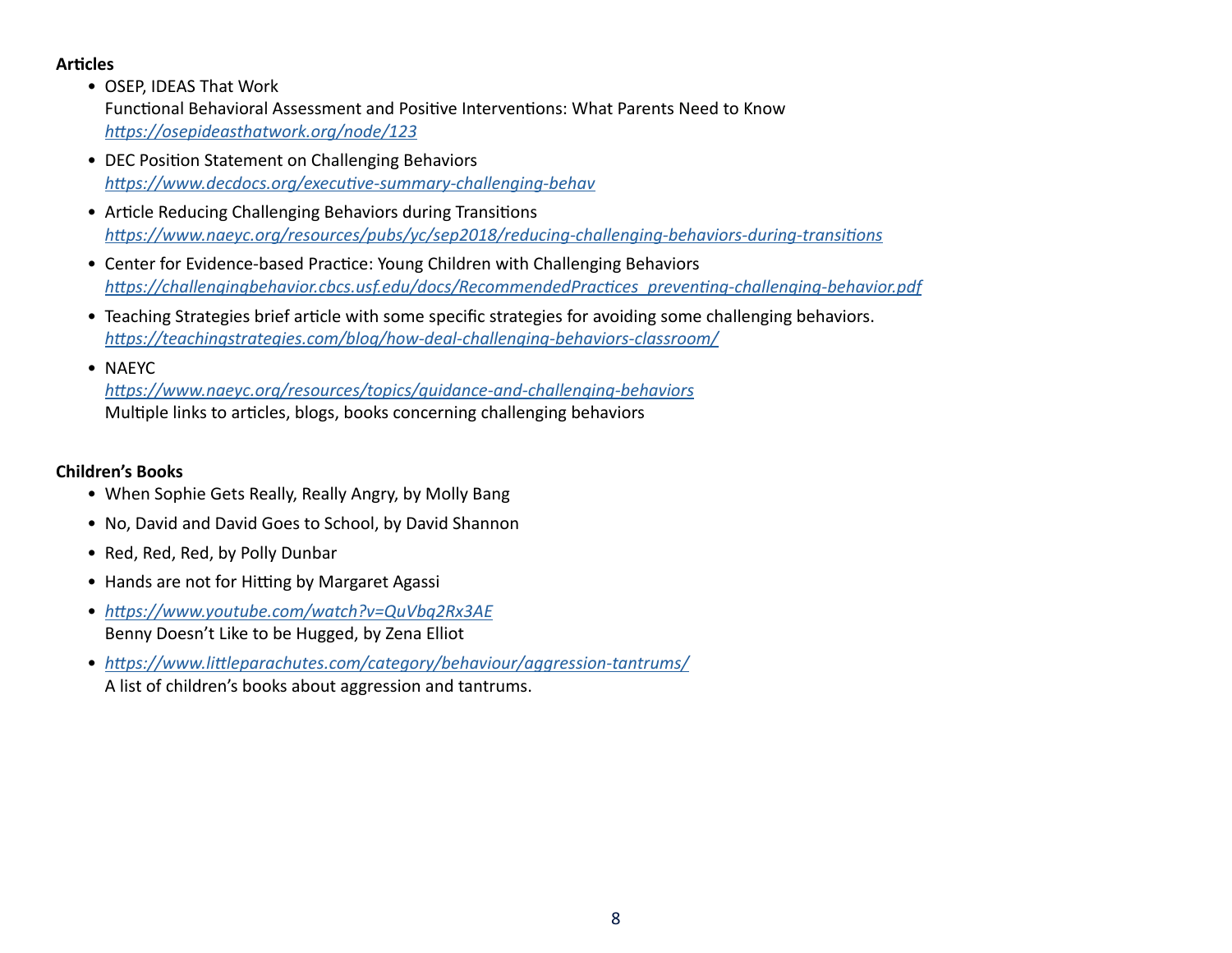|                  | MASTER COURSE OUTLINE WITH EXAMPLE SYLLABUS   GUIDING & UNDERSTANDING CHILDREN'S BEHAVIOR   ECED 1389                                                                                                                                                                                                |                                                   |                                                                                                                                                                                                                                                                                                                                             |                                                            |  |
|------------------|------------------------------------------------------------------------------------------------------------------------------------------------------------------------------------------------------------------------------------------------------------------------------------------------------|---------------------------------------------------|---------------------------------------------------------------------------------------------------------------------------------------------------------------------------------------------------------------------------------------------------------------------------------------------------------------------------------------------|------------------------------------------------------------|--|
| <b>DATE</b>      | <b>TOPIC AND LEARNING ACTIVITY</b>                                                                                                                                                                                                                                                                   | <b>ALIGNMENT WITH</b><br><b>COURSE OBJECTIVES</b> | <b>ASSIGNMENTS</b>                                                                                                                                                                                                                                                                                                                          | <b>ALIGNMENT</b><br><b>WITH STUDENT</b><br><b>OUTCOMES</b> |  |
| <b>Week</b><br>1 | Welcome introductions and syllabus review.                                                                                                                                                                                                                                                           |                                                   | Reflect on this quote:<br>my world there are<br>IO BAD KIDS<br>eelings & needs<br>the only way                                                                                                                                                                                                                                              |                                                            |  |
| $\mathbf{2}$     | <b>Social emotional development</b>                                                                                                                                                                                                                                                                  | CO <sub>1</sub>                                   |                                                                                                                                                                                                                                                                                                                                             | SO <sub>1</sub>                                            |  |
| 3                | The range of behaviors of children at<br>different stages of development<br>Ages and Stages of Social-Emotional development                                                                                                                                                                          | CO <sub>1</sub>                                   | *Group presentations on child theorists                                                                                                                                                                                                                                                                                                     | SO <sub>1</sub>                                            |  |
| 4                | <b>Typical and atypical Challenging Behaviors</b><br><b>ECSU Video</b><br>https://www.youtube.com/watch?v=acAJsiEKxzg<br><b>Zero To Three video.</b><br>https://www.zerotothree.org/espanol/challenging-behaviors                                                                                    | CO <sub>2</sub>                                   | *Through actual and virtual observations identify typical<br>and atypical social and emotional behaviors of children at<br>different stages of development.                                                                                                                                                                                 | SO 1, 2, 3                                                 |  |
| 5                |                                                                                                                                                                                                                                                                                                      |                                                   |                                                                                                                                                                                                                                                                                                                                             |                                                            |  |
| 6                | The multiple influences of nature and nurture that might<br>affect the behavior of a child including children with<br>disabilities, developmental delays, language and/or<br>cultural differences.<br>Benny Doesn't Like to be Hugged, by Zena Elliot<br>https://www.youtube.com/watch?v=QuVbq2Rx3AE | CO <sub>4</sub>                                   | *Discuss and describe the multiple influences of nature<br>and nurture that might affect the behavior of a child<br>including children with disabilities, developmental delays,<br>language and/or cultural differences. This includes<br>but is not limited to, trauma, family dynamics, genetic<br>conditions, health and nutrition, etc. | SO <sub>4</sub>                                            |  |
| $\overline{ }$   | All aspects of the learning environment to determine its<br>effect on children's behavior. SPED classroom tour video.<br>https://www.youtube.com/watch?v=9fLCCliOCjI                                                                                                                                 | CO <sub>5</sub>                                   | *Observe and analyze social context and physical<br>environment aspects that reinforce or prevent challenging<br>behaviors.                                                                                                                                                                                                                 | SO <sub>5</sub>                                            |  |
| 8                | Appropriate strategies, including a review of the<br>Pyramid model, for effectively responding to challenging<br>behaviors Pyramid Model video<br>https://challengingbehavior.cbcs.usf.edu/index.html                                                                                                | CO <sub>5</sub>                                   | Read Article Reducing Challenging<br><b>Behaviors during Transitions</b><br>https://www.naeyc.org/resources/pubs/yc/sep2018/reducing-<br>challengingbehaviors-during-transitions                                                                                                                                                            | SO 5                                                       |  |